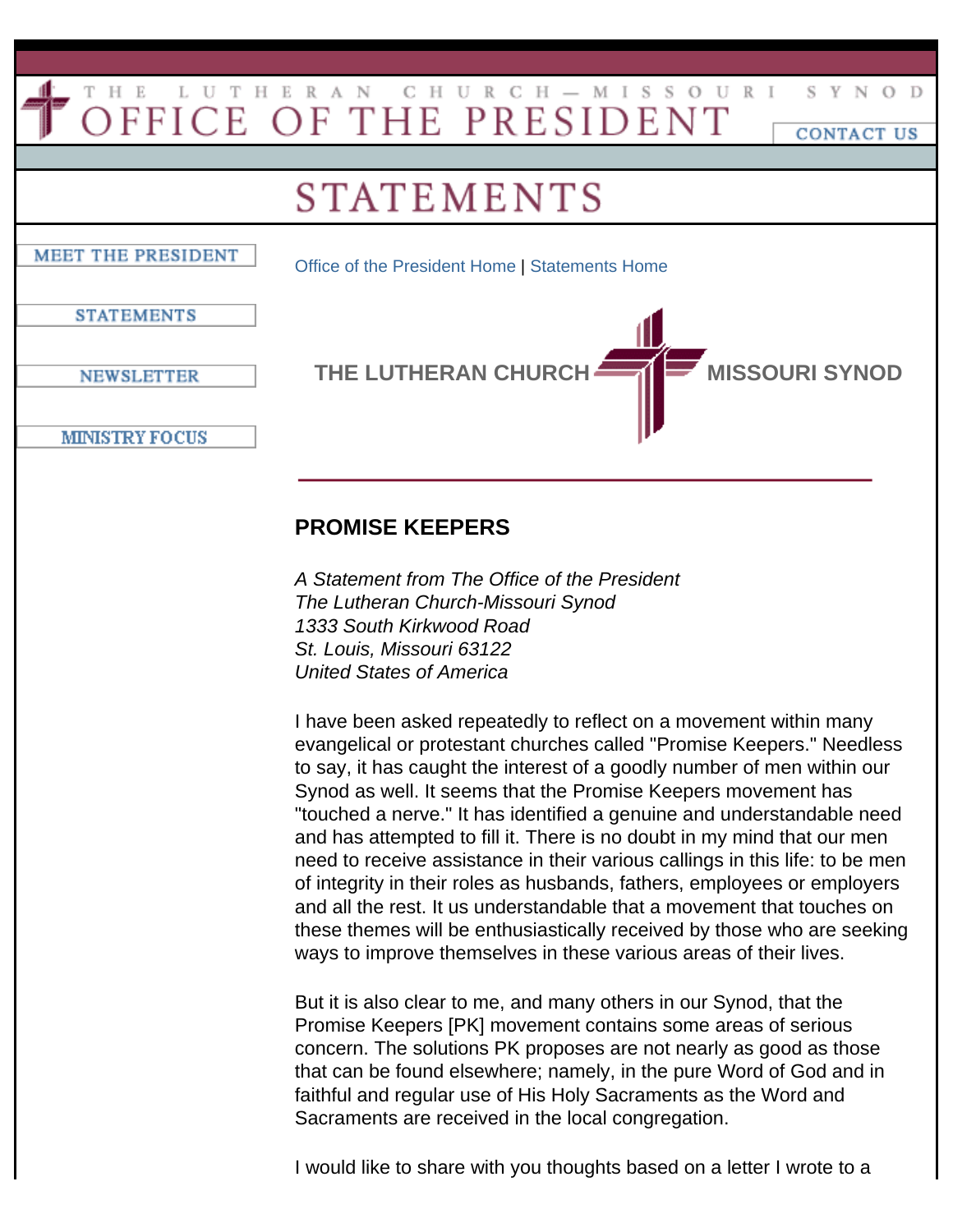small group of laymen who wrote to tell me that they had attended a PK rally and now were meeting for regular Bible study. They wrote because they had heard there were some concerns being expressed about the PK movement by Lutheran pastors, and they wanted my opinion. It offered me a good opportunity to put down some of my thoughts about the movement. The PK movement has swept across a number of different Protestant denominations, including a number of LCMS men.

All one has to do is look to the horrendous problems of absent fathers in the families of our nation to realize how important it is that we emphasize as a Synod once more the duties and responsibilities that men have as fathers and husbands. Men in our congregations who are led to a deeper desire for knowledge of God's Word through the PK movement are to be encouraged in their desire to be more strongly in the Word of God and prayer, and support for one another.

There are, however, a number of very significant concerns with the PK movement. First of all, it is important to recognize that PK is rooted in the revival and pentecostal movements of the 19th and early 20th century. To illustrate the connection of PK with the charismatic movement, one need only notice that the official magazine of the PK movement is published by the same company that produces the popular charismatic magazine titled Charisma. Because the PK movement is rooted in revivalism and Pentecostalism, it carries with it the theological errors associated with these particular movements.

The PK movement tends to accept the notion that there is a "generic" sort of Christianity to which the various denominations add their particular emphases, sort of like a "base" of paint to which various colors are added to give the paint the particular color desired.

Overlooking theological differences is not an option for the faithful man of God. Recognizing them and realizing that in this life we may have to separate over them is a responsible choice, as opposed to simply "agreeing to disagree" and then neglecting these divisive issues. Until we are led by God's Spirit to agree on these various issues on the basis of agreement about the teaching of Scripture, we may not express a oneness which does not yet exist.

Because the PK movement tends to downplay differences it has considerable problems properly articulating what the Scriptures teach concerning, among other things, the proper distinction between Law and Gospel, the proper understanding of justification and sanctification, the doctrines of infant baptism, Holy Communion and so forth. Promise Keepers is not at all clear on these subjects. As the rallies and the publications of PK reveal, they are attempting to offer a doctrinal system for these things, and thus wander into significant and important errors not to be taken lightly or overlooked.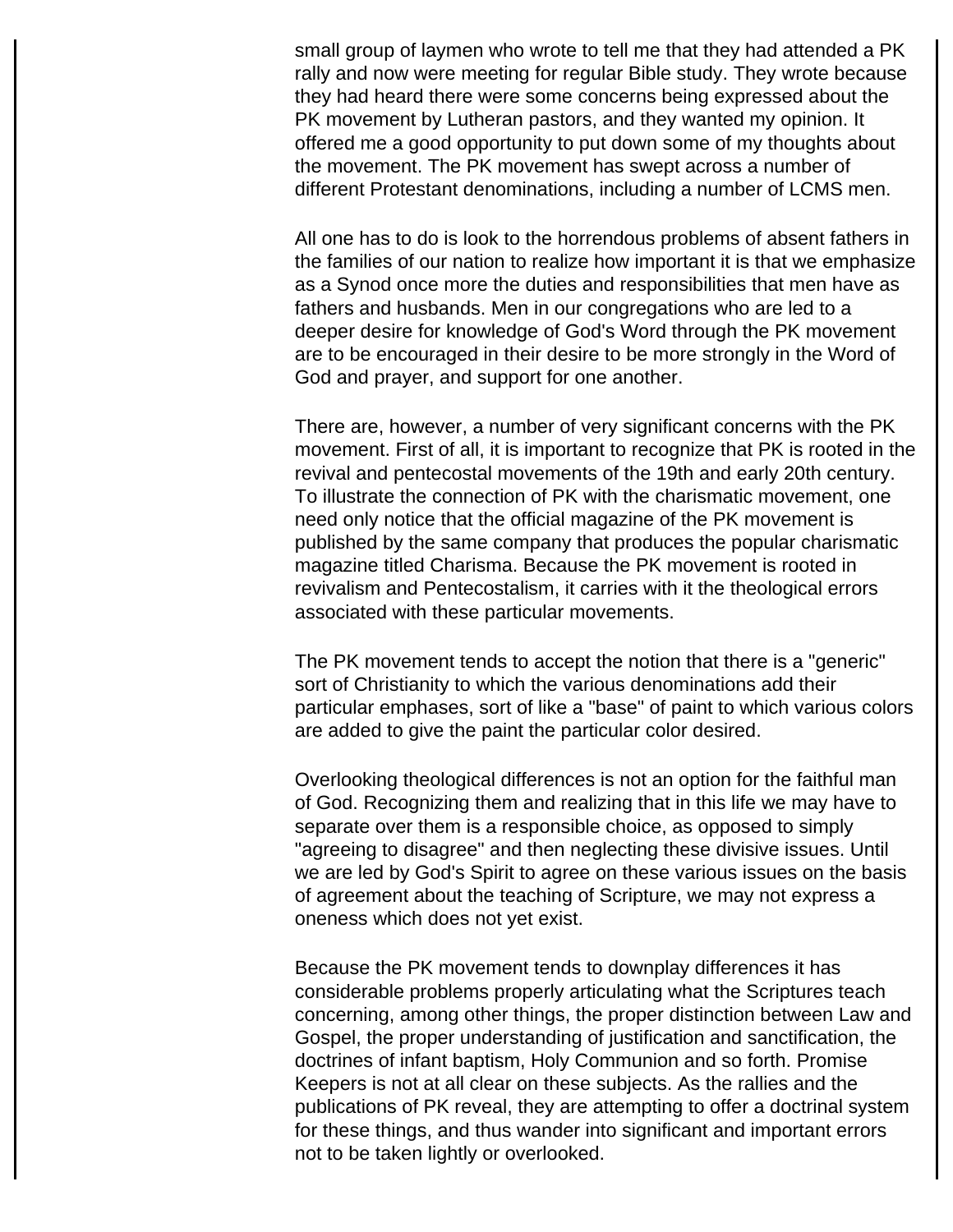It is especially important that both our pastors and laypeople recognize that PK obscures the Gospel through its confusion of Law and Gospel and its misunderstanding of the relationship of the doctrine of justification with the doctrine of sanctification. Instead of holding high Jesus Christ and His perfect righteousness for us, PK puts more emphasis on a certain life-style as its central and most important emphasis. To build a foundation for Christian living on the basis of a human decision to follow a list of human promises, is putting the foundation for our walk with the Lord on sinking sand, rather than on the firm foundation of Jesus Christ. The predominance of teaching in the PK movement is law. The PK movement does not recognize that the main purpose of God's law is to show us our sins and to drive us to Christ. On this point, I found one of our pastor's comments about PK to be especially helpful. He wrote to his congregation about PK and said, in part:

"To the extent that moralistic teaching tells me, demands of me, to 'shape up,' the more I try and attempt to do so, the more I am going to realize that as a sinner I cannot. My only hope is the Gospel. It alone heartens me, for it announces the good news that I am forgiven my failures. It points me to the cross of my Savior. It assures me that my integrity as a son of God is not to be found in my works or performance or promises, but solely in the grace of my loving God revealed in His Son, Jesus Christ, who gave himself for me and works in me that which I cannot do (Galatians 2:20; Philippians 1:21a)."

There is another key point that needs to be made. The Gospel is brought to us by the Holy Spirit as He works in our lives through the very concrete realities of preaching, teaching, hearing, reading and studying God's Word; through the Holy Baptism given to us; through the absolution pronounced by our pastor; and through the very body and blood of our Lord which we receive in the Lord's Supper. The PK movement is steering men from the means appointed by God to draw us closer to Himself. And this is just one more important doctrinal concern with the PK movement.

Rather than being grounded in the Lord's very real and concrete ways of bringing us into relationship with Himself, it would be my observation that the PK movement is based, in large part, on emotion. There is little in this life that can equal the intensity of emotion one can feel at a huge rally, where there are thousands of other people all cheering and chanting. Anyone who has ever attended a very exciting sporting event, when the home team is winning, can recognize how powerful the emotions can run in a huge group setting like that. Just think what it must be like when thousands of men are gathered, cheering together for Jesus Christ. The emotional euphoria that results is powerful. This explains in large part the appeal of a PK rally. It also explains why it is all too easy to overlook the significant doctrinal problems with the PK